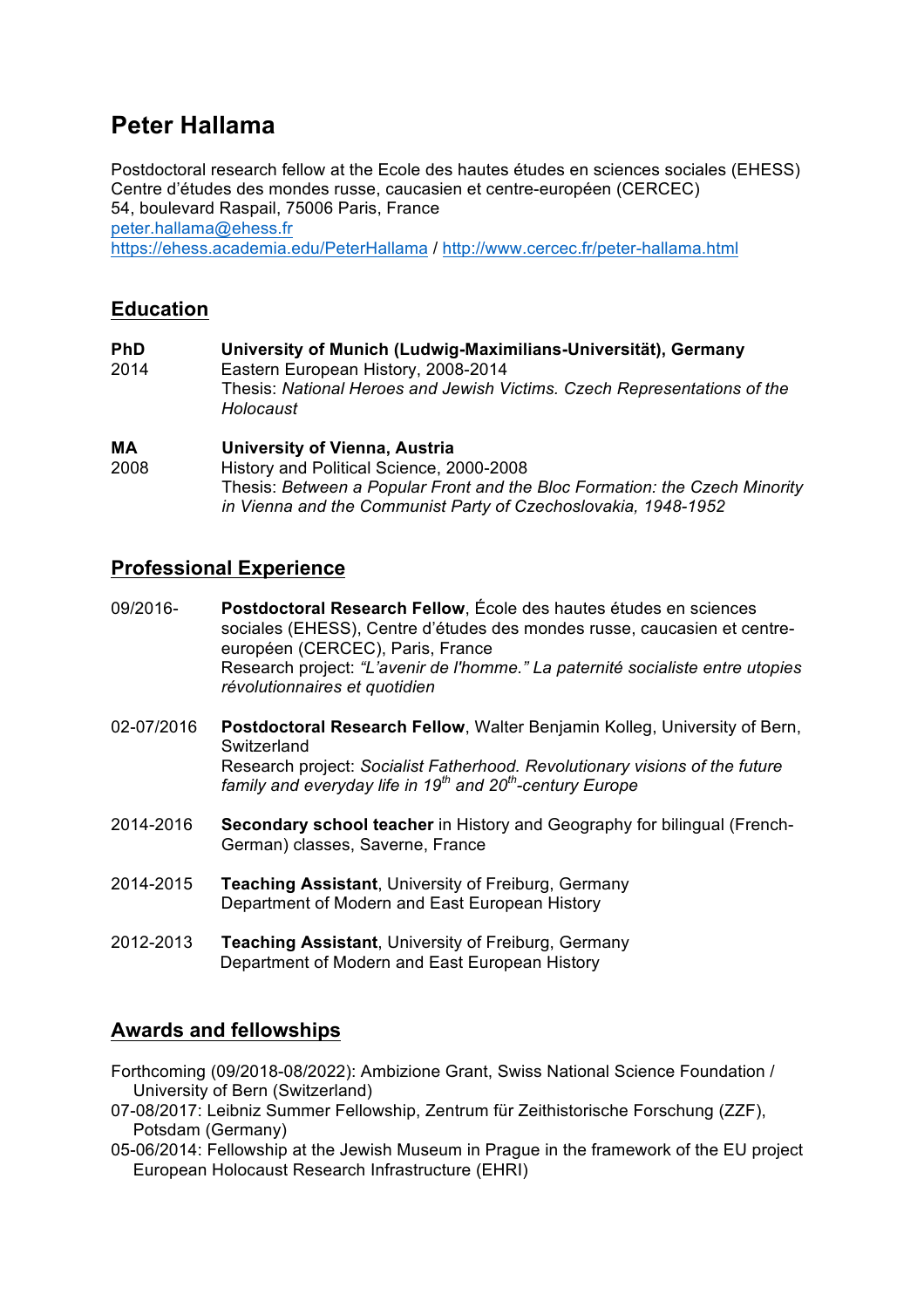09/2011-08/2013: PhD grant, Fondation pour la Mémoire de la Shoah, Paris (France)

- 05/2008-08/2011: PhD grant, German-Czech and German-Slovak Historians' Commission / European Network Remembrance and Solidarity
- 2012: Davis Travel Grant of the Association for Slavic, East European, and Eurasian Studies (ASEEES) and Travel Grant of the Fondation pour la Mémoire de la Shoah (Paris) to participate in the 44<sup>th</sup> Annual Convention of the ASEEES, New Orleans (USA), 15-18 November 2012.
- 04-05/2007: Short-term grant abroad "KWA" of the University of Vienna, Prague (Czech Republic)
- 09-12/2006 Research grant "Aktion Österreich Tschechische Republik", Prague (Czech Republic)
- 10/2004-07/2005: Erasmus grant, Charles University, Prague (Czech Republic)

### **Organisation of international conferences and scientific events**

- Organisation of the international workshop *"Socialist Masculinities. Men in Eastern Europe – Ruptures, Transformations, and Continuities in the 20th Century"* in Paris (France), 15-16 September 2017, Ecole des hautes études en sciences sociales (EHESS), Centre d'étude des mondes russe, caucasien et centre-européen (CERCEC), funded by the Fondation maison des sciences de l'homme (FMSH), the Labex EHNE, and the French Ministry of Higher Education and Research
- Organisation of the international conference "*Victims' narratives. Struggles for the interpretation of the Second World War"* in Ústí nad Labem (Czech Republic), 5-6 October 2010, together with V. Bubnová, K.E. Franzen, and K. Schröder
- History Workshop "Geschichtswerkstatt Europa" (funded by the Stiftung Erinnerung Verantwortung Zukunft (EVZ)), Leipzig (Germany) & Warsaw (Poland): *"Counterhistory": Dissident memory of World War II and the Holocaust in East Central Europe in the 1980s*, together with K. Chimiak und S. Stach

### **Teaching**

- Research seminar "Laboratoire de l'Europe centrale et orientale: objets, sources et méthodes," together with J. Bazin, T. Chopard, R. Krakovsky, A. Madelain, and N. Ragaru, Ecole des hautes études en sciences sociales, Paris, 2017-2018
- Reading course for PhD students "Alterity, Difference, Gender: The Construction and Deconstruction of the Other" (in German), together with K. Moser, PhD program Interdisciplinary Cultural Studies, University of Bern, 2016
- Undergraduate seminar "Communism in Czechoslovakia 1948-1989" (in German), Department of Modern and East European History, University of Freiburg, 2014-2015
- Undergraduate seminar "The 'New' Woman. Gender History of Communism (in German), Department of Modern and East European History, University of Freiburg, 2015
- Course "Memory in Communist Eastern Europe Between Official Manipulation and Private Appropriation of History" (in German), Department of Modern and East European History, University of Freiburg, 2012-2013
- Secondary school teacher in History and Geography for bilingual (French-German) classes, Collège Les Sources, Saverne (France), 2014-2016